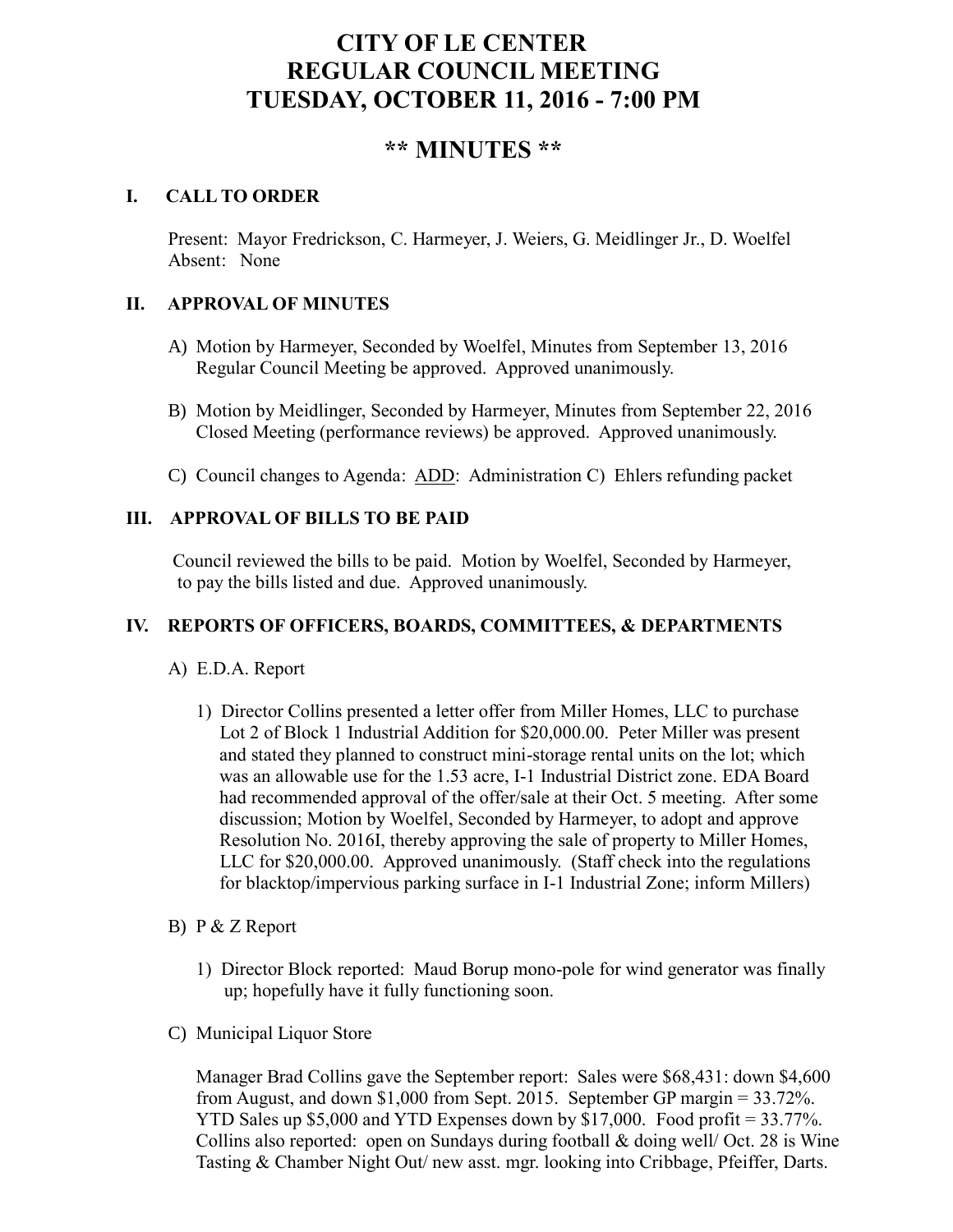D) Police Department

Police Chief Pfarr reported on the police activities for month of September: 107 calls  $@$  2,068 miles patrolled/ total calls up 10%, total miles down 9% for 2016. Pfarr also reported: quiet September month/ Use of Force training coming next month.

E) Water, Sewer, Streets, Parks Departments

Public Works Supt. Curt Roemhildt reported:

- 1) Minnesota Dept. of Health survey report on Le Center waste-water treatment plant showed No Deficiencies. (see report)
- 2) Roemhildt reminded the council that he and staff were hosting a state waste water training session on October 12 at the fire hall.
- Water- done flushing hydrants for the fall season.
- Sewer- doing our annual sewer main cleanings around city  $\&$  keeping good records.
- Parks- spraying for spring weeds and doing fall fertilizer.
- F) Bolton & Menk Engineering
	- 1) Lexington Avenue Project/ Engineer Hawbaker reported: Class 5 is down all the way up to Bowler Street/ curb & gutter coming this week up to Bowler Street/ lift station at Bowler & Park Ave. intersection is pulled and now gravity flowing/ some new storm sewers installed along Bowler St./ retaining walls @ county jail and Hispanic church will be done next week.
- G) Pool/ Mgr. Dorothy Dinwiddie

 Ms. Dinwiddie was out sick. Administrator Collins explained the final report: Total revenues were \$41,070.69 vs. Total expenses were \$66,324.59; showing a net loss of (\$25,253.90) for the year. Collins pointed out that there was approx. \$9,000 more spent on much needed pool repairs (painting, cracks, collar) in 2016 than in previous years; bringing the operating loss down to only approx. \$16,000.00 ish.

#### **V. PUBLIC FORUM**

There were no petitions, requests, comments, or communications from the general public. There were no comments or questions on the 2017 preliminary budget or levy.

#### **VI. OLD BUSINESS**

A) Alano Club property: Admin. Collins reported Alano Board had finally agreed to accept the approx. six (6) ft. of city property deeded over to them at no cost. (see email letter) After some discussion: Motion by Harmeyer, Seconded by Meidlinger, to adopt and approve Resolution No. 2016H, thereby conveying the property described as "Exhibit A" over to Alano Society via Quit Claim Deed for \$0 cost. Approved unanimously.